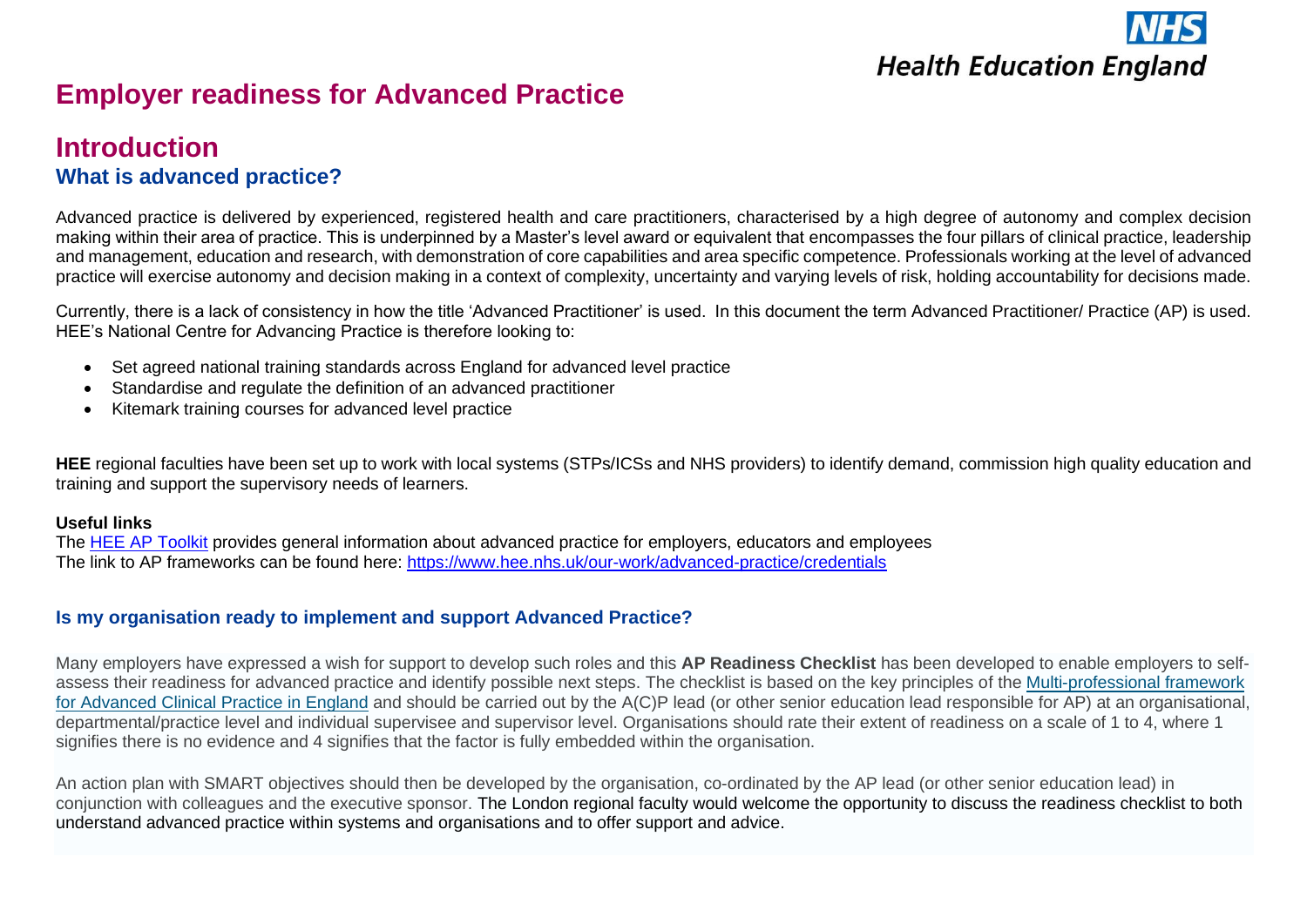

## **Health Education England**

The self-assessment is a tool available to help organisations establish their organisational readiness and will not have an impact on any future funding an organisation will receive to support advanced practice. Please also refer to the HEE ACP [Toolkit](https://www.e-lfh.org.uk/programmes/advanced-clinical-practice-toolkit/) when completing the checklist. This provides general information about advanced practice for employers, educators and employees.

The link to AP frameworks can be found here:<https://www.hee.nhs.uk/our-work/advanced-practice/credentials>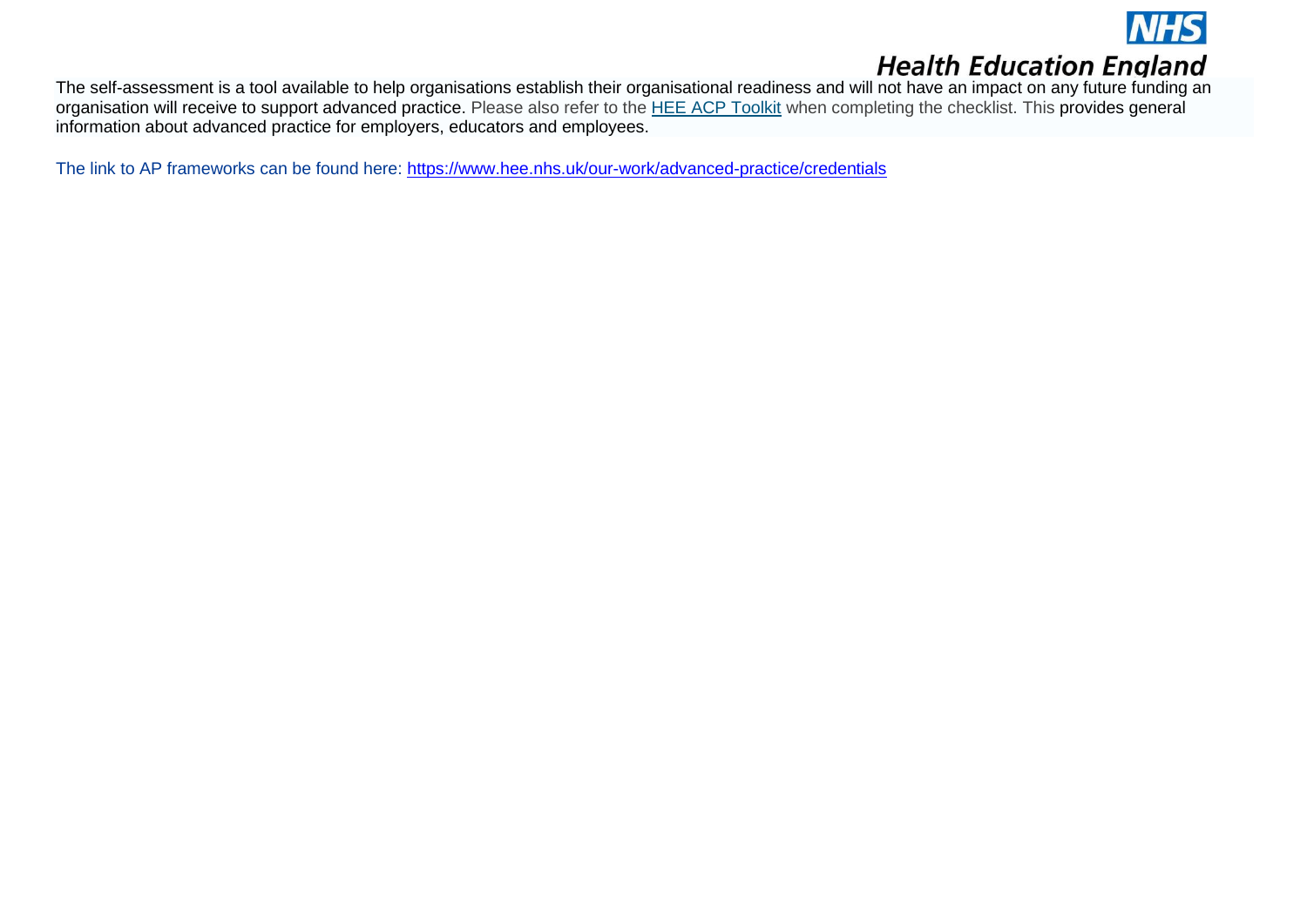

# **Health Education England**

| <b>Factors suggesting readiness for Advanced Practice</b>                                                                                                                                                                                                                    | <b>Examples of evidence in your</b><br>organisation                                                                                                  | <b>Extent to which</b><br>these are in<br>place 1-4 * | <b>Explain your decision</b> |
|------------------------------------------------------------------------------------------------------------------------------------------------------------------------------------------------------------------------------------------------------------------------------|------------------------------------------------------------------------------------------------------------------------------------------------------|-------------------------------------------------------|------------------------------|
| <b>Organisational/NHS Provider level</b>                                                                                                                                                                                                                                     |                                                                                                                                                      |                                                       |                              |
| There is clear support and commitment for AP roles at executive and director level of the<br>organisation                                                                                                                                                                    | Named executive sponsor, director? -<br>Not sure who this is                                                                                         |                                                       |                              |
| The title of AP is defined and used consistently                                                                                                                                                                                                                             | Mapping exercise, current job<br>descriptions and/or job plans                                                                                       |                                                       |                              |
| To ensure patient safety, we have clear governance and support arrangements for AP                                                                                                                                                                                           | Governance systems, policies,<br>strategies                                                                                                          |                                                       |                              |
| There is commitment to work strategically with HEE and HEIs to ensure robust and<br>appropriate implementation of AP training                                                                                                                                                | Regular strategic planning meetings<br>with HEE/HEIs                                                                                                 |                                                       |                              |
| We have surveyed our staff to establish where enhanced and advanced roles already exist<br>and have mapped existing roles against the Framework to establish where development is<br>needed for transition to AP roles                                                       | Workforce reviews, local ACP<br>database, ACP mapping tool                                                                                           |                                                       |                              |
| AP is actively promoted across the organisation                                                                                                                                                                                                                              | Plan for AP communication and<br>engagement in place, led by AP lead<br>and includes support for AP forum                                            |                                                       |                              |
| There is understanding of advanced practice (across the 4 pillars) and the value these roles<br>bring at ICS, PCN, Trust and service manager level.<br>There is understanding of advanced practice across medical and non-medical professionals<br>involved with the process | Stakeholders engaged in the planning,<br>development and support of AP roles,<br>including utilisation of the skills offered<br>across the 4 pillars |                                                       |                              |
| There is a commitment to (minimum annually) review regularly the readiness for advanced<br>practice as an organisation                                                                                                                                                       | AP Readiness Checklist, supporting<br>action plan                                                                                                    |                                                       |                              |
| There are mechanisms for evaluating the impact of AP roles                                                                                                                                                                                                                   | Service evaluation, patient evaluation,                                                                                                              |                                                       |                              |
| There is a budget identified for ongoing AP costs (inc. salary, supervision, training and<br>development)                                                                                                                                                                    | Budget/reports include ongoing AP<br>costs                                                                                                           |                                                       |                              |
| We have discussed our plans for AP with our STP/ICS and Local Workforce Action Board,<br>People Board (LWAB) partners                                                                                                                                                        | ACP strategy document                                                                                                                                |                                                       |                              |
| We have opportunities for trainee APs to develop capability across the four pillars via<br>placements or rotations in other areas, supported by skills-specific supervision                                                                                                  | Communications, minutes of meetings                                                                                                                  |                                                       |                              |
| There is a planned approach to supporting those seeking AP status via portfolio or<br>credentialling                                                                                                                                                                         | Individual learning plans, business<br>cases                                                                                                         |                                                       |                              |
| It is clear how the £2,500 supervision fee will be used                                                                                                                                                                                                                      | Budget/reports include ongoing AP<br>costs                                                                                                           |                                                       |                              |

**\*Key:**

1. No evidence of this | 2. Limited evidence in place | 3. Evidence is in place but not embedded across the whole organisation | 4. Fully embedded within the organisation